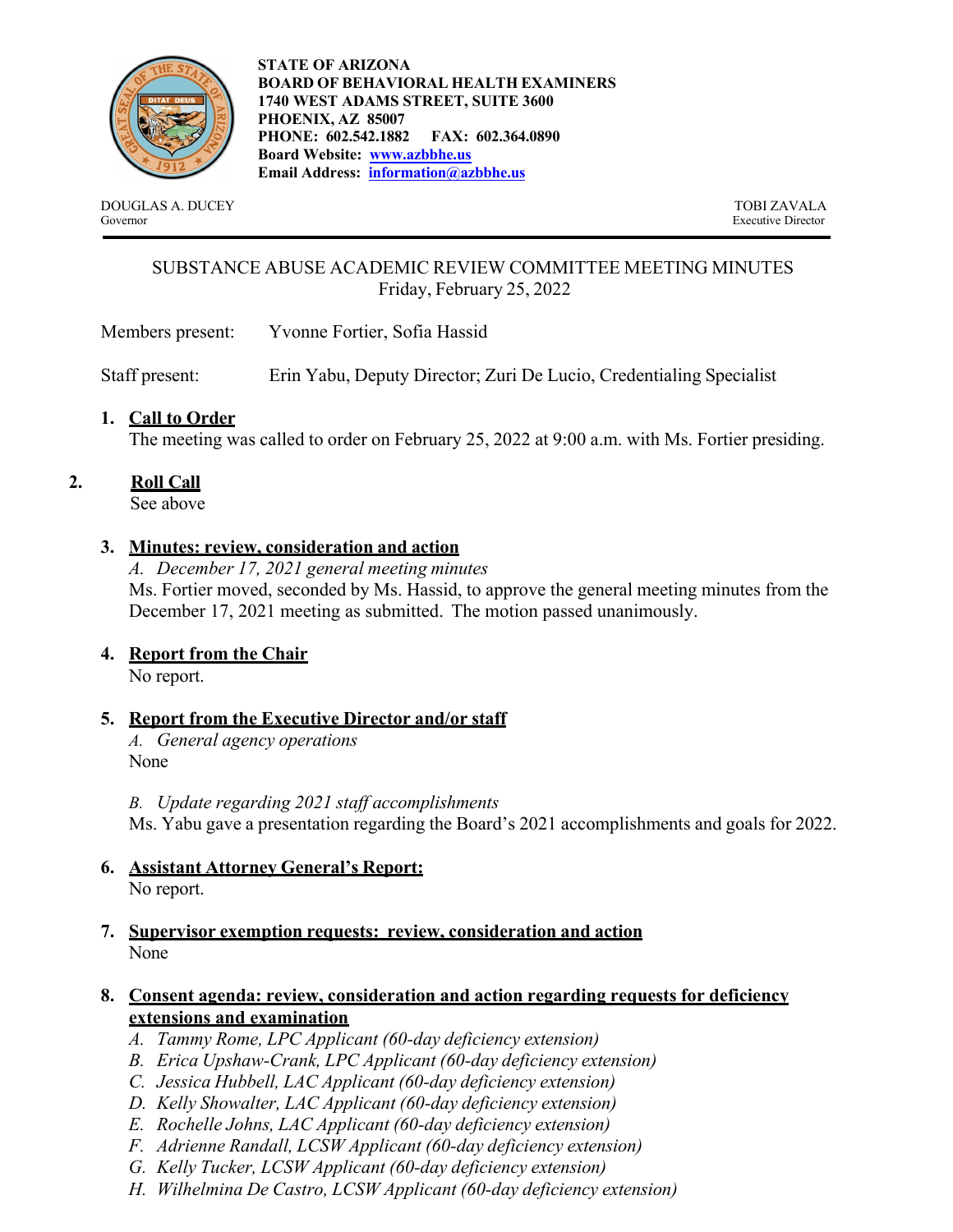- *I. Jennifer Rizzo, LSAT Applicant (60-day deficiency extension)*
- *J. Blake Harding, LASAC Applicant (60-day deficiency extension)*
- *K. Rose Beverly, LASAC Applicant (60-day deficiency extension)*
- *L. Gloriana Woodie, LASAC Applicant (90-day exam extension)*

*M. Dashawn Beal, LBSW Applicant (90-day exam extension)* 

Ms. Fortier moved, seconded by Ms. Hassid, to approve the consent agenda as presented. The motion passed unanimously.

#### **9. Exam accommodation request: review, consideration and action**

*A. Maisha Ayodele, LAC Applicant*  Members reviewed information regarding the request for an exam accommodation.

Following review and discussion, Ms. Fortier moved, seconded by Ms. Hassid, to approve the request for an exam accommodation. The motion passed unanimously.

#### *B. Heather Kelly, LAC Applicant*

Members reviewed information regarding the request for an exam accommodation.

Following review and discussion, Ms. Fortier moved, seconded by Ms. Hassid, to approve the request for an exam accommodation. The motion passed unanimously.

## **10. Applications for licensure: review, consideration and action**

*A. Review, consideration, and possible action regarding applications for licensure* 

Ms. Fortier moved, seconded by Ms. Hassid, to recommend to approve Mary Stich and John Skinner as Licensed Independent Substance Abuse Counselors. The motion passed unanimously.

Ms. Fortier moved, seconded by Ms. Hassid, to recommend to the Board to deny Marie Gagnon and David Davis on their failure to establish that they met minimum licensure requirements. The motion passed unanimously.

The committee requested additional information on the following applications:

Barbara Davis Jessie Erbe Elizabeth Mendez Christopher Mills

*B. Appeals*  None

#### **11. Applications for educational programs: review, consideration and action.**  None

**12. Future agenda items**  None

# **13. Call for public comment**

No one was present to respond to the call for public comment.

#### **14. Establishment of future meeting dates**

The next regular meeting is scheduled for Friday, April 29, 2022, at 9:00 a.m., at 1740 W. Adams St., Board Room B, Phoenix, AZ 85007.